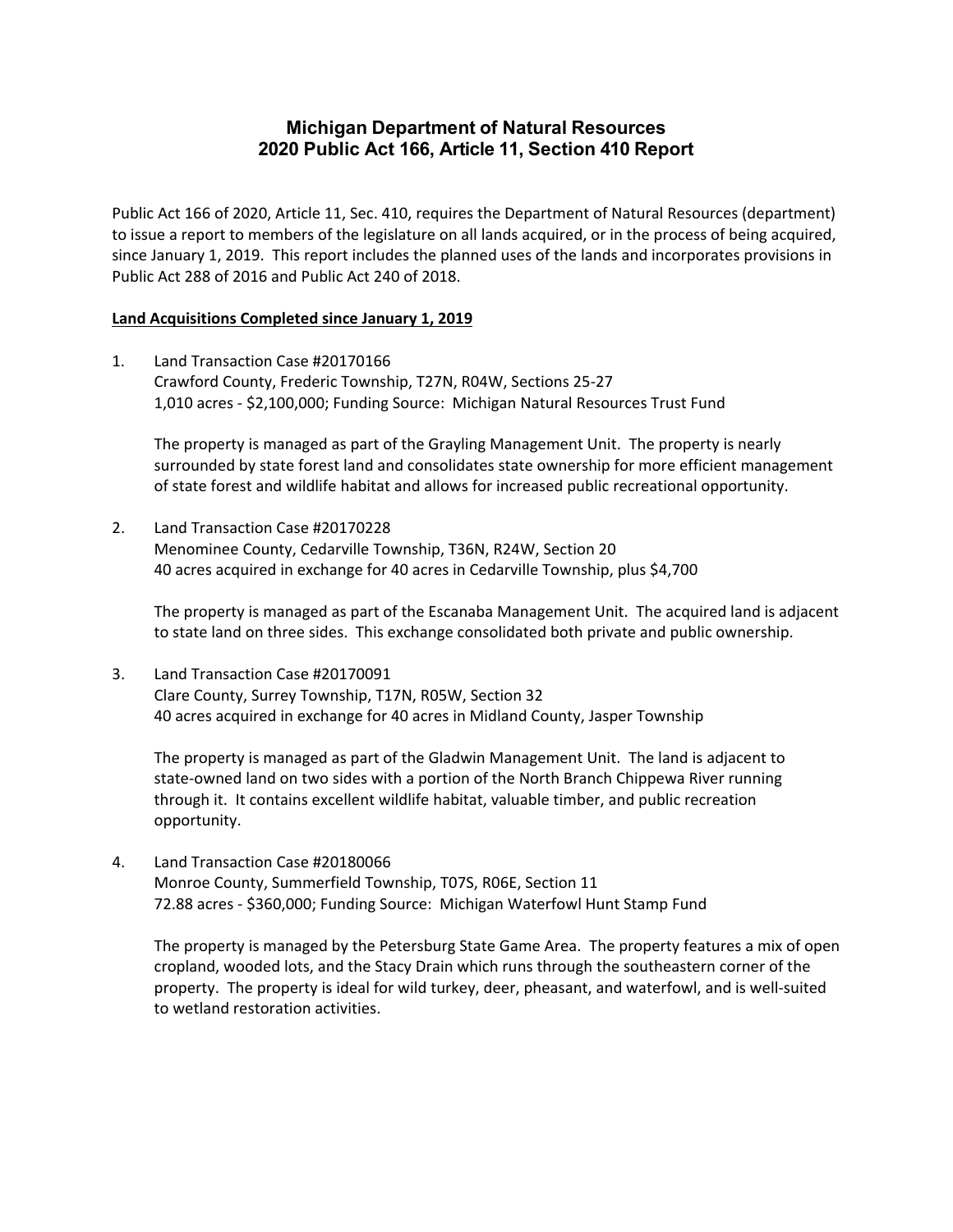Cheboygan County, Grant Township, T36N, R01E, Section 16 2.51 acres ‐ \$255,000 Funding Source: Michigan Natural Resources Trust Fund

 The property is managed by the Parks and Recreation Division's Boating and Waterways program as additional boating access to the Black River and Black Lake. This acquisition contributes to achieving quality recreation opportunities, protecting and managing natural resources.

 6. Land Transaction Case #20180167 Grand Traverse County, Whitewater Township, T27N, R09W, Section 20 160 acres ‐ \$255,000; Funding Source: Land Exchange Facilitation and Management Fund

 The property is managed by the Traverse City Management Unit. The property is surrounded by state forest land and consolidates state ownership for more efficient management of the state forest and wildlife habitat and allows for increased public recreational opportunity. The property contains a portion of the Traverse City to Kalkaska Trail and a portion of the Vasa/Traverse Area Recreation and Transportation Trails (TART) system.

 7. Land Transaction Case #20170113 Marquette County, Ely Township, T48N, R28W, Section 12 40 acres acquired in exchange for 32 acres in Iron County, Iron River Township, plus \$2,750

 The property is managed by the Gwinn Management Unit, Marquette County, and Crystal Falls Management Unit, Iron County. This land is adjacent to state land on two sides, consolidates state ownership and provides direct access to a large block of state land.

8. Land Transaction Case #20160239

 Luce County, McMillan and Columbus Townships; and Schoolcraft County, Seney Township; involving numerous sections. [3,714.58](https://3,714.58) acres acquired in exchange for 3,698.3 acres in numerous sections in Columbus and McMillan Townships, Luce County

 The property is managed by the Newberry Management Unit, Luce County, and Shingleton Management Unit, Schoolcraft County. This is a large‐scale land exchange that extensively consolidated ownership of The Nature Conservancy and state‐owned lands in the Upper Peninsula, eliminating over 70 miles of boundary interface.

 9. Land Transaction Case #20160175 Houghton County, Calumet Township, T56N, R33W, Section 36; and Schoolcraft Township, T56N, R32W, Section 31 70 acres ‐ \$300,000; Funding Source: Michigan Natural Resources Trust Fund

 The property is managed by the Parks and Recreation Division as a park and scenic area. This acquisition contributed to achieving quality recreation opportunities, protecting and managing natural resources. This property includes 70 acres and contains the 110‐foot high Douglass Houghton Falls.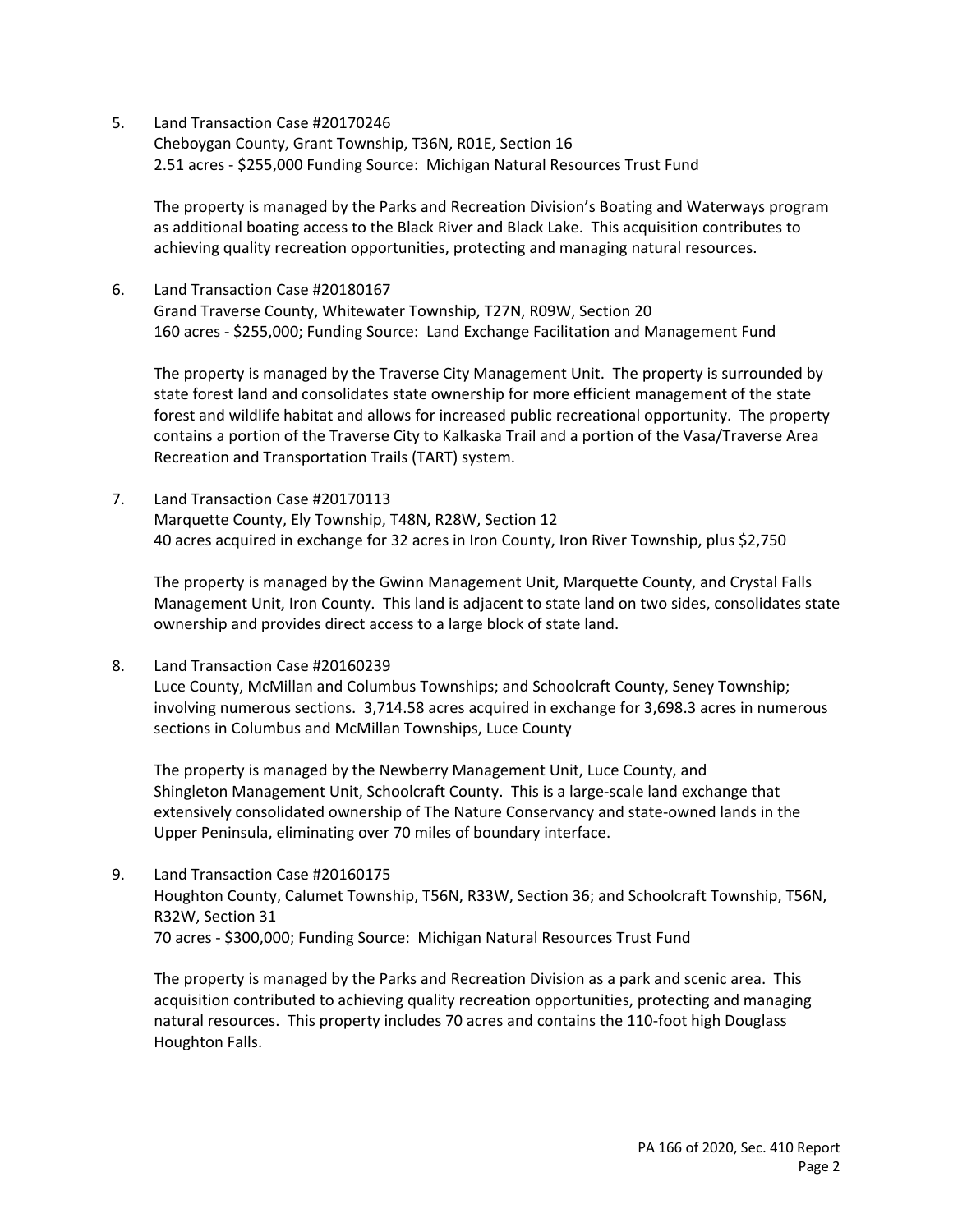Gogebic County, Wakefield Township, T50N, R45W, Section 16 5.62 acres ‐\$200,000; Funding Source: Michigan Natural Resources Trust Fund

 The property is managed by the Parks and Recreation Division. The property is an added amenity along the Lake Superior shoreline, accessible from the Iron Belle Trail/North Country National Scenic Trail. This acquisition contributed to achieving quality recreation opportunities, protecting and managing natural resources.

11. Land Transaction Case #20170034

 Leelanau County, Solon Township, T28N, R12W, Sections 5, 8, 16, 20, and 21 257.77 acres acquired in Leelanau County, Solon Township, involving numerous sections. The parcels were exchanged for 246.20 acres in numerous sections in Solon Township, Leelanau County

 The property is managed by the Traverse City Management Unit. The land exchange consolidated ownership for both parties, and improved access to state‐owned lands for hunting, fishing, and trapping.

 12. Land Transaction Case #20190037 Crawford County, South Branch Township, T25N, R02W, Section 19 40 acres acquired in exchange for 40 acres in Roscommon County, Richfield Township, plus \$10,000

 The property is managed by the Grayling and Roscommon Management Units. The property is adjacent to state land on three sides and contains high timber and wildlife habitat values.

 13. Land Transaction Case #20190001 Gogebic County, Bessemer Township, T47N, R46W, Sections 10 and 15 5.15 acres ‐ \$15,000; Funding Source: Recreational Trails Program (RTP), Iron Belle Trail Program (IBT), and the City of Bessemer

 This parcel contributed to achieving department and division goals and strategies by securing continuous access to a major east‐west recreational corridor across the Upper Peninsula.

 14. Land Transaction Case #20180042 Iron County, Mastodon Township, T42N, R32W, Section 5 5.70 acres acquired in exchange for 7.44 acres in Mastodon Township

 This property adjoins the Crystal Falls to Stager State Trail on both sides and increases access to Railroad Lake. This property is managed as part of the Crystal Falls Management Unit.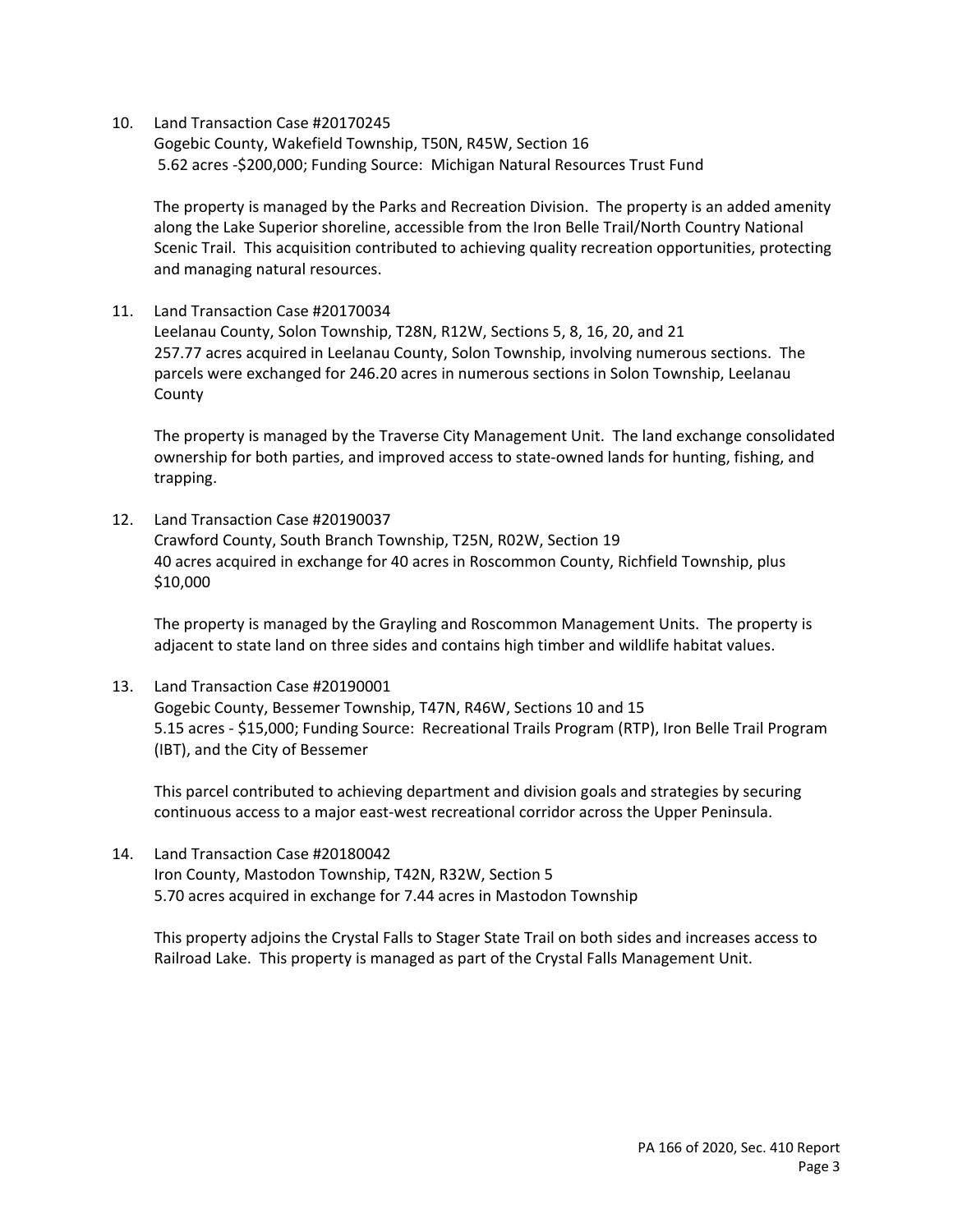15. Land Transaction Case #20180045 Allegan County, Manlius Township, T03N, R15W, Sections 8 and 17 40.94 acres; Funding Source: Gift

 This property includes 1,320 feet of frontage on the Kalamazoo River and a bayou off the river on the northerly extent of the property. This property lies within the dedicated boundary and is managed as part of the Allegan State Game Area.

 16. Land Transaction Case #20180088 Marquette County, Wells Township, T43N, R26W, Sections 4 and 5 200 acres plus \$44,300 acquired in exchange for 200 acres in Norway Township, Dickinson County

 This parcel adjoins existing state ownership, contains high quality deer habitat, and provides better access for recreation and land management than the parcel disposed of in this exchange. The property is managed as part of the Gwinn Management Unit.

 17. Land Transaction Case #20180107 Dickinson County, Felch Township, T42N, R28W, Section 18 40 acres plus \$4,400 acquired in exchange for 39.72 acres in Norway Township, Dickinson County

 This parcel is adjacent to state land on three sides, has direct legal access for public recreation, and is located within a winter range for deer. The property is managed as part of the Crystal Falls Management Unit.

18. Land Transaction Case #20180156

 Otsego County, Corwith Township, T32N, R02W, Sections 6 and 7 Cheboygan County, Nunda Township, T33N, R02W, Section 31 2,103 acres ‐ \$3,800,000; Funding Source: Michigan Natural Resources Trust Fund and Land Exchange Facilitation and Management Fund Otsego County, Corwith Township, T32N, R03W, Sections 1 and 12 Cheboygan County, Wilmot Township, T33N, R03W, Section 36

 This property is managed as part of the Pigeon River Country Management Unit and provides a critical connection between the Pigeon River Country State Forest and extensive state forest land west of I‐75. It provides added opportunities for forest management, wildlife habitat, and a variety of recreational opportunities.

 19. Land Transaction Case #20180163 Muskegon County, Cedar Creek Township, T11N, R15W, Section 25 40 acres; Funding Source: Gift

 This property provides additional long‐term hunting, trapping, and wildlife‐related recreational opportunities in southern Michigan. It is managed as wildlife habitat and public outdoor recreation land as part of the Muskegon State Game Area.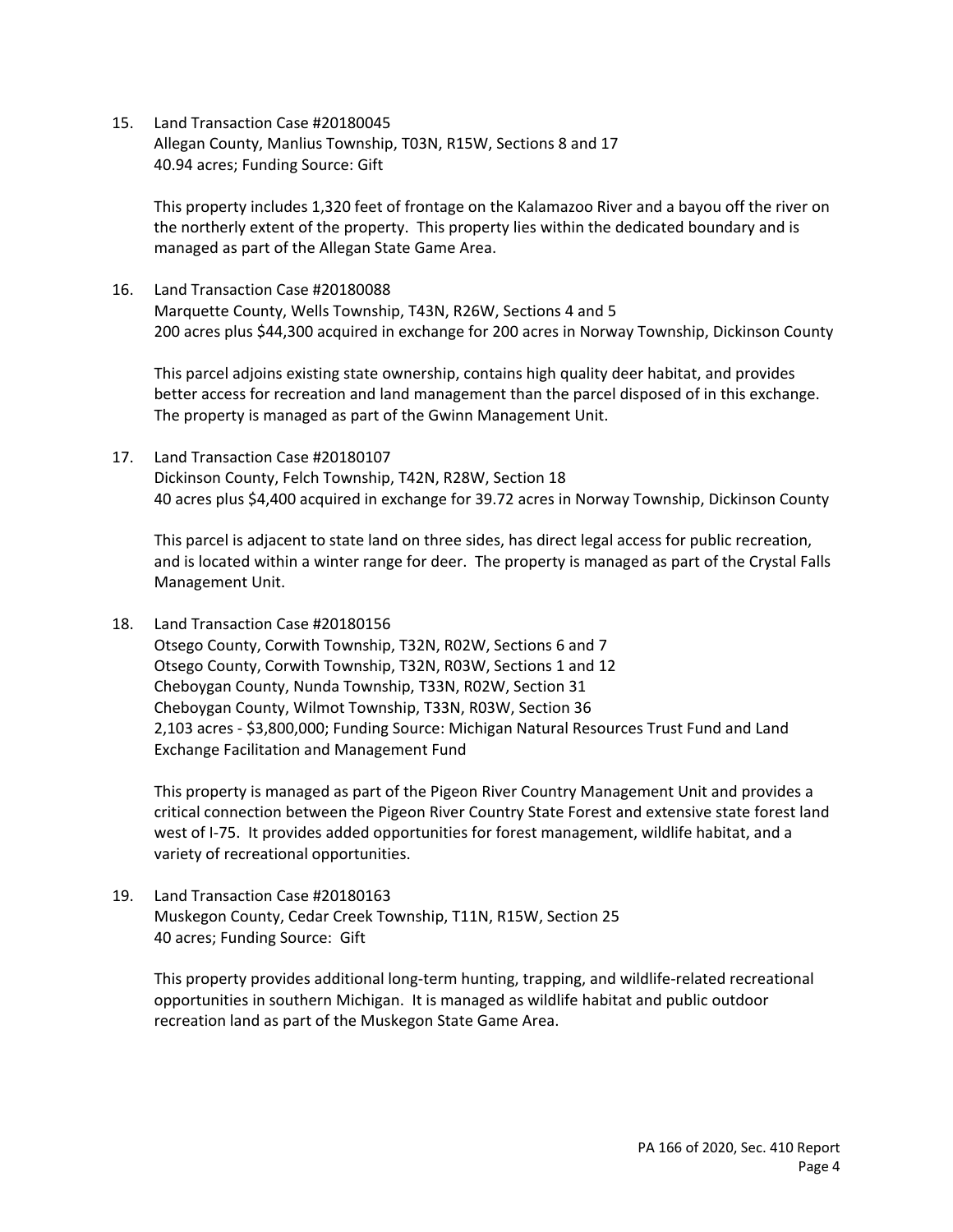20. Land Transaction Case #20180196 Crawford County, Frederic Township, T27N, R04W, Section 26 10 acres acquired in exchange for 10 acres in Frederic Township

 This parcel is surrounded by state land. Acquisition has provided contiguous state ownership for three large Michigan Natural Resources Trust Fund purchases and has eliminated a 10‐acre in‐holding. The property is managed as part of the Grayling Management Unit.

 21. Land Transaction Case #20180210 Crawford County, Grayling Township, T27N, R03W, Section 2 2.5 acres acquired in exchange for 0.22 acres in Grayling Township

 This exchange resolved a longstanding structural trespass. The acquired parcel is managed as part of Hartwick Pines State Park.

 22. Land Transaction Case #20190004 Van Buren County, Porter Township, T04S, R13W, Sections 21 and 28 101.51 acres ‐ \$570,000; Funding Source: Michigan Natural Resources Trust Fund and Land Exchange Facilitation and Management Fund

 This property is located within the dedicated boundary and managed as part of the Cornish State Game Area. It is managed for wildlife habitat and provides public outdoor recreation opportunities in southern Michigan.

 23. Land Transaction Case #20190155 Benzie County, Weldon Township, T25N, R14W, Section 5 2 subdivision lots ‐ \$1,300; Funding Source: Land Exchange Facilitation and Management Fund

 This property was an in‐holding within the state forest system. Acquisition consolidated state ownership and allows for effective management of adjacent state‐owned lands. This property is being managed as part of the Traverse City Management Unit.

 24. Land Transaction Case #20190156 Cheboygan County, Mackinaw Township, T39N, R03W, Section 34 0.14 acre ‐ \$650; Funding Source: Land Exchange Facilitation and Management Fund

 This property was an in‐holding within the state forest system. Acquisition consolidated state ownership and allows for effective management of adjacent state‐owned lands. This property is being managed as part of the Gaylord Management Unit.

 25. Land Transaction Case #20180096 Emmet County, Bliss Township, T38N, R05W, Section 32 230 acres acquired in exchange for 200 acres in Center Township, Emmet County

 The property is managed as part of the Gaylord Management Unit. Acquisition consolidates state ownership and provides access to a larger track of state land.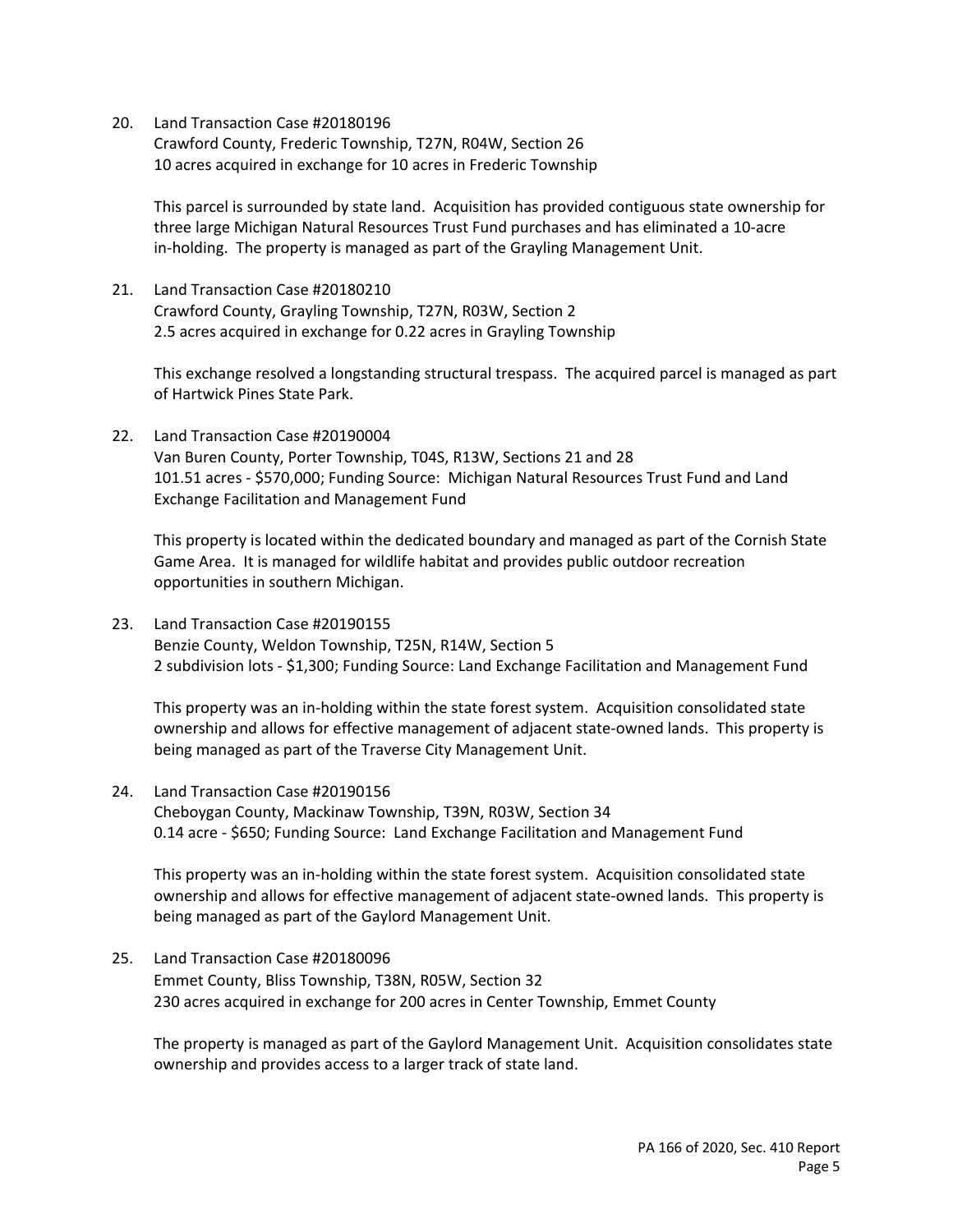Grand Traverse County, East Bay Township, T27N, R10W, Section 14 79.77 acres acquired in exchange for 30 acres in Union Township, Grand Traverse County

 The property is managed as part of the Traverse City Management Unit. It consolidates state ownership and provides better access to the Vasa Pathway.

 27. Land Transaction Case #20150116 Baraga County, Covington Township, T47N and 48N, R33W, Sections 17, 20 and 24 (150 acres); and Chippewa County, T50N, R05W, Section 6 (76.34 acres) 226.34 acres acquired in exchange for 240 acres in Covington Township, Baraga County, plus \$8,000

 The acquired properties are dedicated as part of the Baraga and Newberry Management Units. The acquired properties consolidate state ownership and the parcel in Chippewa County lies in the Whitefish Point Migratory Bird Pathway.

 28. Land Transaction Case #20190242 Oscoda County, Charter Township of Oscoda, T24N, R09E, Section 9 40 acres; Funding Source: Gift

 The acquisition was the return of 40 acres from the township, which was deeded to them by a Public Use Deed in 1967. The property is part of the Grayling Forest Management Unit.

 29. Land Transaction Case #20190133 Marquette County, Forsyth Township, T44N, R25W, Section 12 5/32 interest in 160 acres; Funding Source: Gift

 The department owned the other 27/32 interest, so the gift secured full ownership of 160 acres and is part of the Gwinn Management Unit.

 30. Land Transaction Case #20160019 Chippewa County, East Soo Township, T47N, R01E, Section 30 10 acres ‐\$2,079,968; Funding Source: Land Exchange Facilitation and Management Fund (\$1,939,968) and exchange of property in the City of Sault Ste. Marie

The acquisition was for the new Sault Ste. Marie Field Office.

 31. Land Transaction Case #20190064 Charlevoix County, Norwood Township, T33N, R09W, Section 27 2.36 acres ‐ \$325,000; Funding Source: Michigan Natural Resources Trust Fund

 The property was dedicated as part of Fisherman's Island State Park. It provides 250 feet of Lake Michigan shoreline and access to the park's east boundary.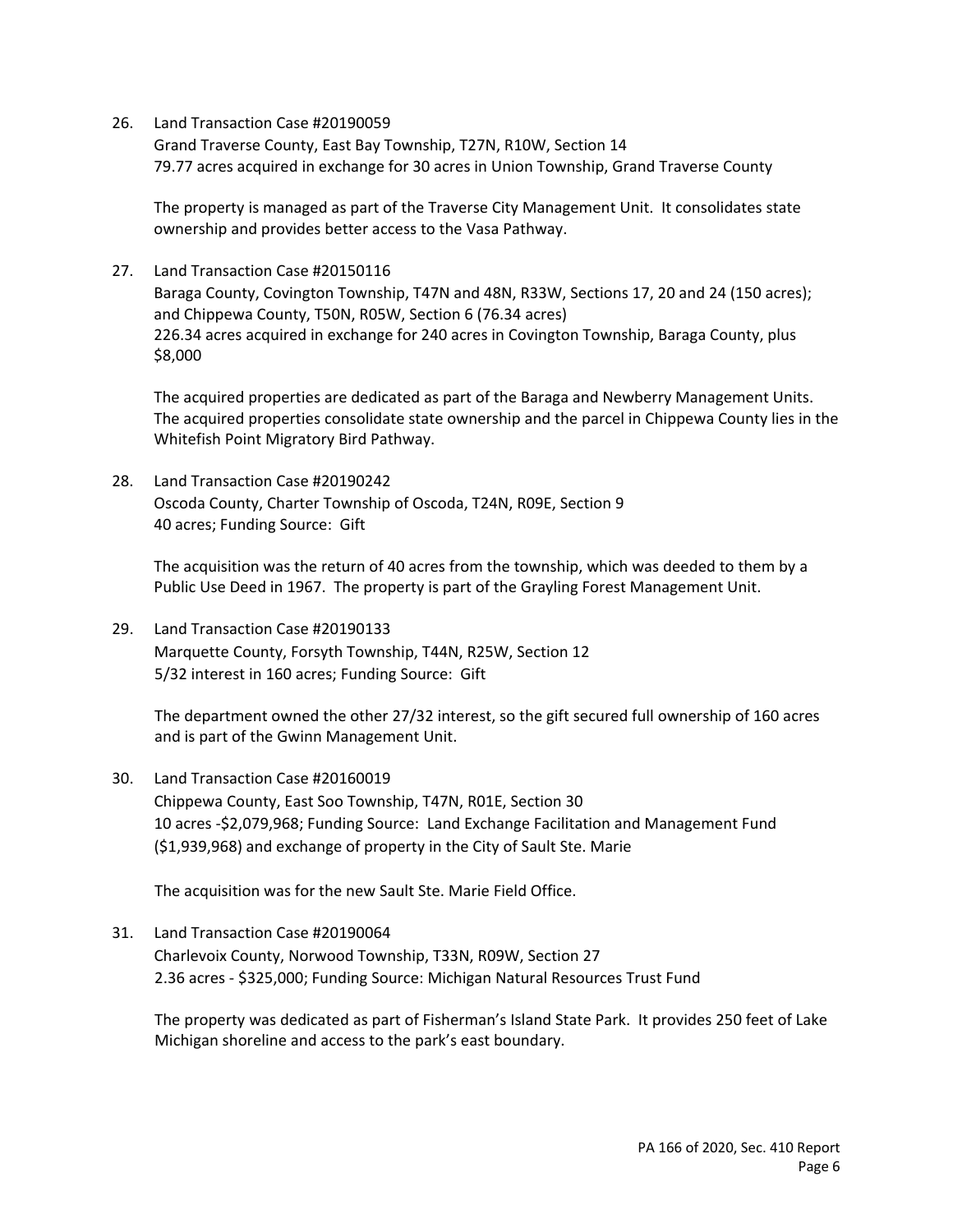Midland County, Edenville Township, T16N, R01W, Section 26 0.75 acre acquired in exchange for 6.93 acres in Edenville Township

 The property was dedicated as part of the Gladwin Management Unit. It provides frontage on Sanford Lake and provides public access to a larger track in state ownership.

 33. Land Transaction Case #20190215 Allegan County, Valley Township, T02N, R14W, Section 7 10 acres; Funding Source: Gift

This was an in‐holding within the Allegan State Game Area and consolidates state ownership.

 34. Land Transaction Case #20190005 Hillsdale County, Jefferson Township, T07S, R02W, Section 23 31.77 acres ‐ \$142,000; Funding Source: Michigan Natural Resources Trust Fund

 The property was dedicated as part of the Lost Nation State Game Area. It offers 1,000 feet of frontage on the East Branch of the St. Joseph River and is entirely within the project boundary.

35. Land Transaction Case #20190107

 Montmorency County, Montmorency Township, T32N, R01E, Sections 30 and 31 596.9 acres ‐ \$2,019,000; Funding Source: 75% Forest Legacy Project, 25% Land Exchange Facilitation and Management Fund (including \$75,000 donation from Rocky Mount Elk Foundation)

 The land was dedicated as part of the Pigeon River County Management Unit. It includes the entire Walled Lake and a mile of river and creek frontage. This land increased public access to forest and water resources for public recreation.

 36. Land Transaction Case #20190006 Alcona County, Greenbush Township, T25N, R09E, Sections 28 and 33 80 acres acquired in exchange for 80 acres in Greenbush Township

 The parcel was dedicated as part of the Grayling Management Unit. The acquisition consolidated state ownership and provides access to 160 acres of land that was inaccessible.

 37. Land Transaction Case #20190124 Antrim County, Milton Township, T28N, R08W, Section 6 1.05 acres ‐ \$1,545,000; Funding Source: Waterways Capital Outlay Funds

 The parcel is dedicated as part of the Torch Lake Boating Access Site. The property will increase capacity with improved vehicle and pedestrian circulation at the site.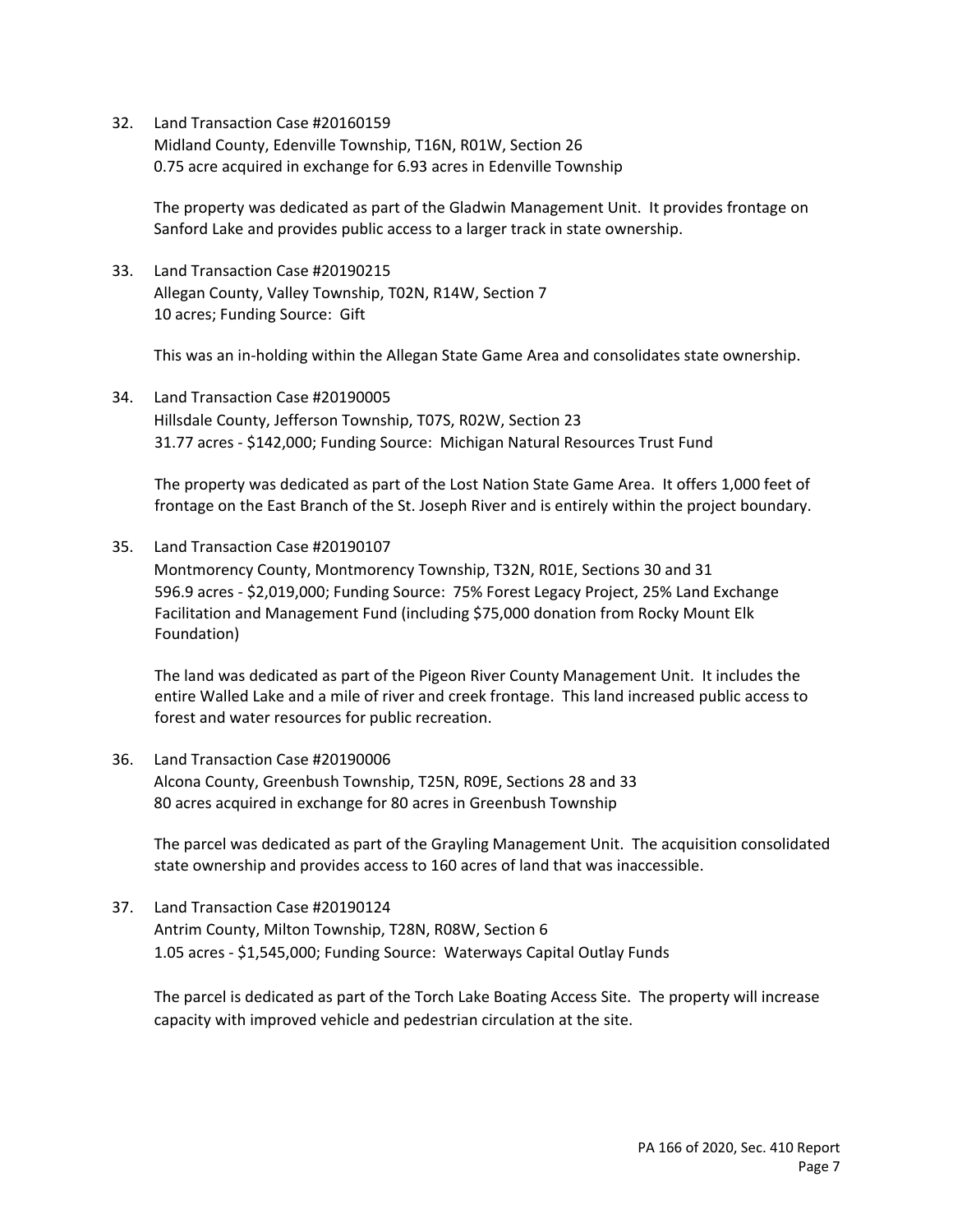Roscommon County, Lake Township, T23N, R04W, Section 21 17 acres ‐ \$6,000; Funding Source: Land Exchange Facilitation and Management Fund ‐ State Game and Fish Sub‐Fund

 The parcel is dedicated as part of the Houghton Lake Flats South Flood State Wildlife Management Area within the Roscommon Forest Management Unit. The property will increase habitat and relieve the department from maintaining a dike in the area.

 39. Land Transaction Case #20190181 Cheboygan County, Forest Township, T33N, R01E, Section 5 120 acres ‐ \$120,000; Funding Source: Land Exchange Facilitation and Management Fund

 The parcel is dedicated as part of the Pigeon River Country Management Unit. The parcel consolidates state ownership and increases public recreation and forest management opportunities.

 40. Land Transaction Case #20190183 Crawford County, Lovells Township, T27N, R01W, Section 10 52 acres ‐ \$80,000; Funding Source: Land Exchange Facilitation and Management Fund

 The parcel was dedicated as part of the Grayling Management Unit. The parcel has 1,400 feet of frontage on the West Branch of Big Creek and will provide opportunities for wading anglers and recreational paddlers.

 41. Land Transaction Case #20190047 Schoolcraft County, Seney Township, T46N, R14W, Section 3 10 acres acquired in exchange for 11 acres in Vienna and Montmorency Townships, Montmorency County

 The property is managed as part of the Shingleton Management Unit. It is primarily surrounded by state‐forest land and consolidates state ownership, allowing for more efficient management of the state forest. It also provides additional access to the Fox River for recreational opportunities.

 42. Land Transaction Case #20190180 Roscommon County, Richfield Township, T22N, R01W, Section 14 66.23 acres ‐ \$225,000; Funding Source: Land Exchange Facilitation and Management Fund

 The property is managed as part of the Roscommon Management Unit. It is primarily surrounded by state‐forest land and consolidates state ownership, allowing for more efficient management of the state forest. A public shooting range in the Northern Lower Peninsula is also planned for this site.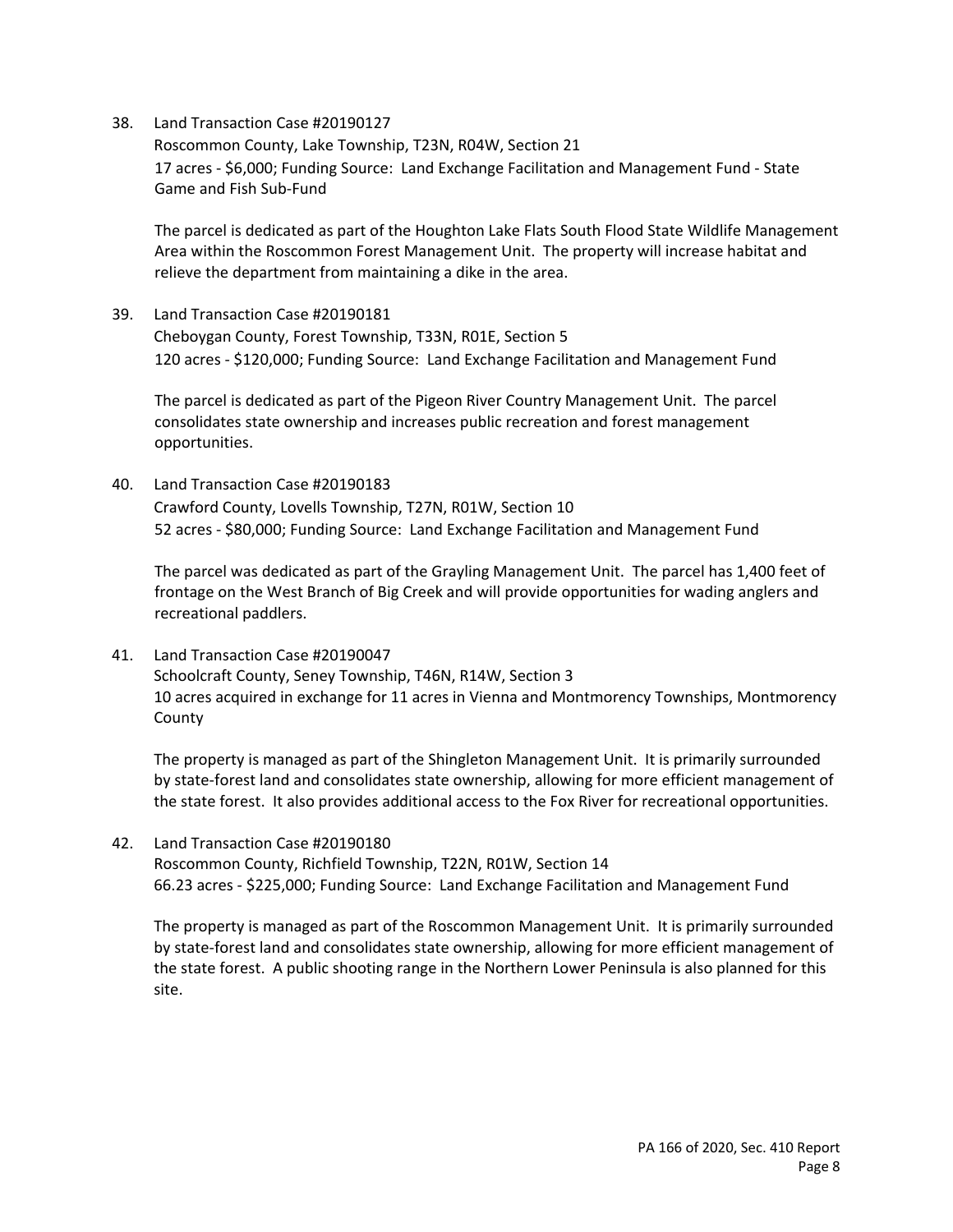Oakland County, Highland Township, T03N, R07E, Section 24 8.03 acres acquired in exchange for 8.03 acres in Highland Township

 The property is managed as part of the Highland State Recreation Area. It expands the recreation area for additional outdoor recreation opportunities. The exchange was a goodwill gesture to the township to allow for the construction of a new fire department.

 44. Land Transaction Case #20200004 Mackinac County, Hendricks Township, T42N, R07W, Section 04 2.3 acres; Funding Source: Gift

 The property is managed as part of the Sault Ste. Marie Management Unit. It is adjacent to state‐owned land on three sides and allows for enhanced forest and wildlife management.

 45. Land Transaction Case #20200071 Chippewa County, Drummond Township, T41N, R05E, Section 24 30.5 acres; Funding Source: Gift

 The property is managed as part of the Sault Ste. Marie Management Unit. It is adjacent to state‐owned land on three sides and Lake Huron on the fourth. Acquiring the land allows for consolidated state ownership, as well as enhanced forest and wildlife management. It also creates additional public recreation opportunities.

 46. Land Transaction Case #20130053 Luce County, McMillan Township, T47N, R09W, Section 23 40 acres acquired in exchange for 40 acres in McMillan Township

 The property is managed as part of the Newberry Management Unit. Acquisition resolved an encroachment on state‐owned land while improving the state property boundary line.

 47. Land Transaction Case #20180203 Antrim County, Jordan Township, T31N, R06W, Section 07 Benzie County, Weldon Township, T25N, R14W, Section 19 Cheboygan County, Hebron Township, T38N, R03W, Section 16 71.12 acres acquired in exchange for 83.69 acres in Custer Township, Antrim County

 These properties are managed as part of the Gaylord Management Unit (Antrim and Cheboygan counties) and Traverse City Management Unit (Benzie County). The property in Antrim County added approximately 1,742 feet of frontage on the Jordan River, providing additional public recreational access to the river and consolidating state ownership.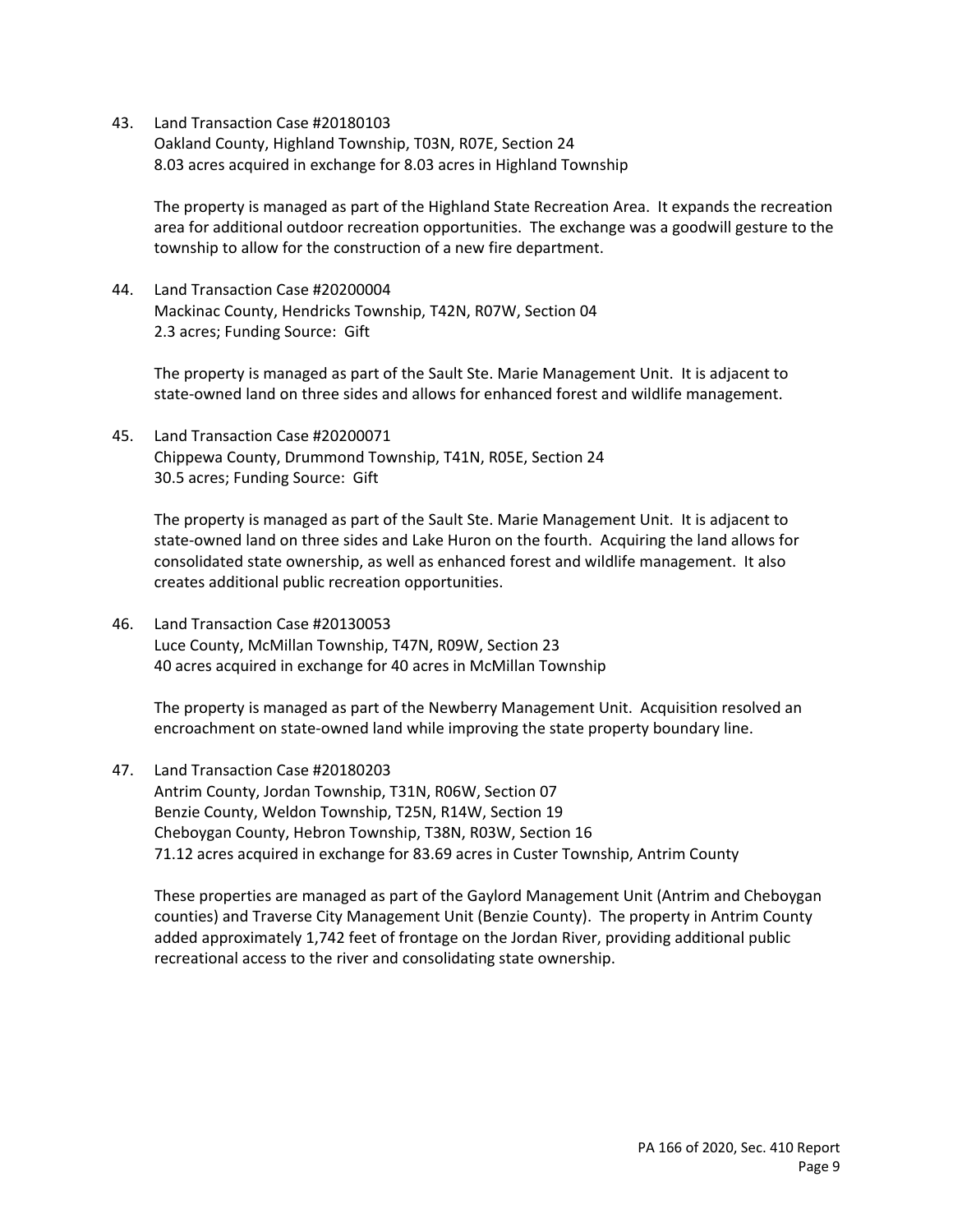Allegan County, Clyde Township, T02N, R15W, Section 09 1.72 acres acquired in exchange for 1.73 acres in Clyde Township

 The property is managed as part of the Allegan State Game Area. The land involved in this exchange gave the department ownership of a work road used to access a portion of state‐owned land and cleared up a boundary misunderstanding regarding the property lines.

 49. Land Transaction Case #20190009 Delta County, Ford River Township, T37N, R24W, Section 10 7.67 acres acquired in exchange for 40 acres in Bark River Township, Delta County

 The property is managed as part of the Escanaba Management Unit. It offers 1,150 feet of frontage on the Bark River for public access to a designated trout stream. It also allows for future expansion of the Forest Island ORV trailhead parking area.

 50. Land Transaction Case #20190132 Presque Isle County, Ocqueoc Township, T35N, R03E, Section 24 80 acres – \$190,000; Funding Source: Michigan Natural Resources Trust Fund

 The property is managed as part of the Atlanta Management Unit. The property offers 1,600 feet of the Little Ocqueoc River corridor including the "undergrounds," a portion of the river that disappears underground and resurfaces further downstream. Additionally, the property is managed for timber, winter deer habitat, upland game bird habitat, and other wildlife. Snowmobile Trail #99 also traverses the property.

 51. Land Transaction Case #20180175 Eaton County, Benton Township 444.09 acres – \$1,776,000; Funding Source: Michigan Natural Resources Trust Fund

 The property is managed as part of the newly created Potterville State Game Area. The land provides excellent small game and pheasant hunting opportunities, as well as additional public recreation opportunities.

 52. Land Transaction Case #20200078 Antrim County, Mancelona Township, T29N, R05W, Sections 20 – 23, 27, 28, 32 and 34 Crawford County, Fredric Township, T28N, R04W, Section 7 113.2 acres; Funding Source: Gift

 The land in Antrim County is managed as part of the Gaylord Management Unit. This gift cleared up a cloud in the title for state ownership. The land in Crawford County consolidates state ownership and offers enhanced public recreation and management.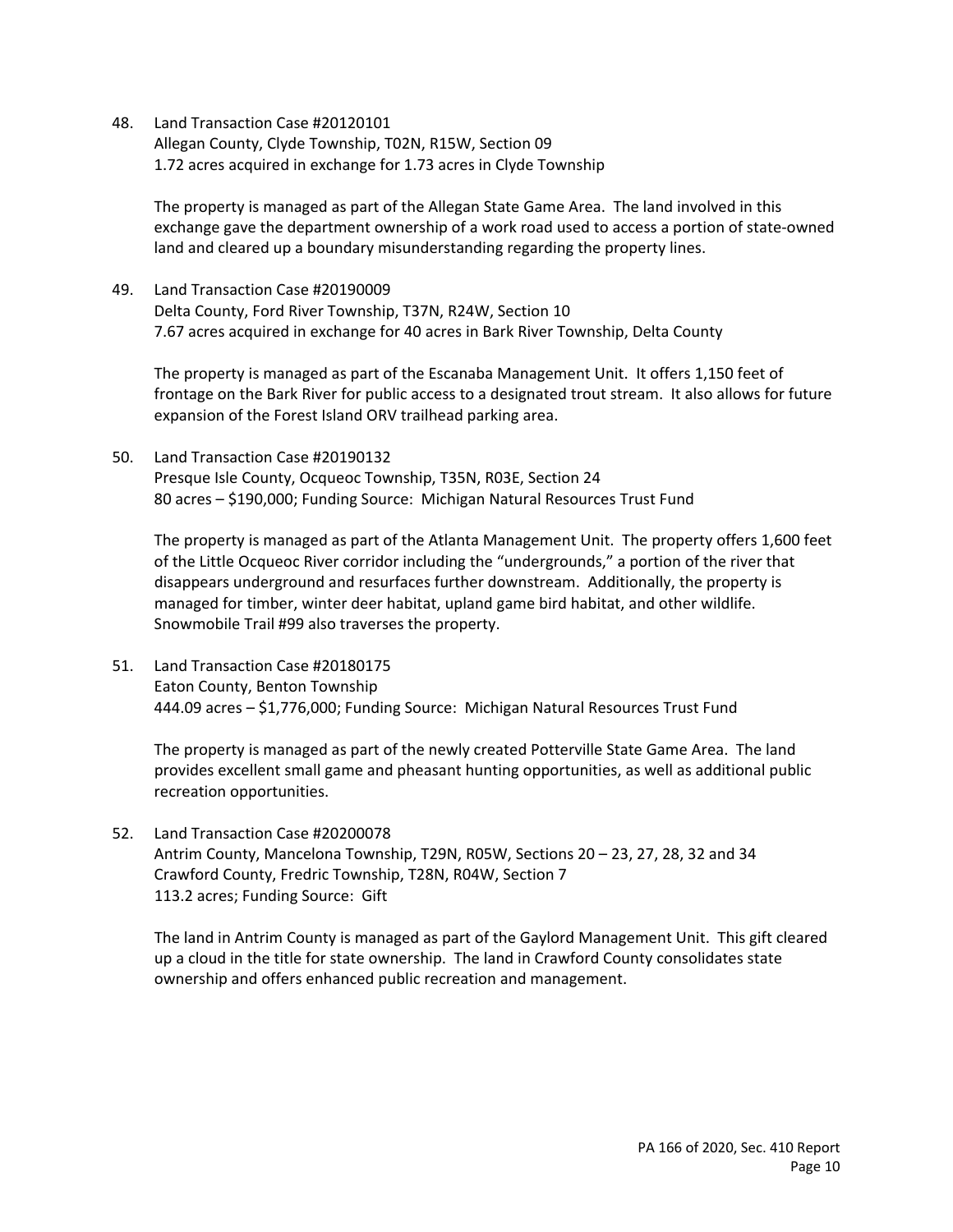53. Land Transaction Case #20180105 Marquette County, Tilden Township, T45N, R27W, Section 12 40 acres in exchange for 40 acres in Tilden Township

 The property is managed as part of the Gwinn Management Unit. The land acquired in the exchange offered consolidation of state ownership, and the land disposed of was surrounded by private ownership with no legal access.

### **Land Acquisitions in Process as of October 1, 2020**

 1. Land Transaction Case #20190054 Saint Clair County, Clay Township, T02N, R15E, Section 14 0.07 acre; Funding Source: Gift

 The property will be managed by the Wildlife Division as habitat and public outdoor recreation land as part of the St. Clair Flats State Wildlife Area.

 2. Land Transaction Case #20190135 Jackson County, Norvell Township, T04S, R02E, Section 13 26.08 acres; Funding Source: Michigan Natural Resources Trust Fund

 The property will be managed as part of the Watkins Lake State Park and serves to consolidate ownership within park boundaries and create trail linkage.

 3. Land Transaction #20200026 Oakland County, Holly Township, T05N, R07E, Section 13 4.16 acres; Funding Source: Michigan Natural Resources Trust Fund

 The property will be managed as part of the Groveland Oaks ORV Park to provide additional active outdoor recreation opportunities and further secure access from the park onto Holdridge Road.

 4. Land Transaction Case #20200169 Berrien County, Sodus Township, T05S, R12W, Section 4 1.4 acres; Funding Source: Michigan Natural Resources Trust Fund

 The property will be managed as a "walk down" fishing and boating access site at the confluence of the Pipestone Creek and the St. Joseph River, providing safe and consistent access for recreational fishing and boating opportunities.

 5. Land Transaction Case #20200176 Washtenaw County, Lyndon Township, T01S, R03E, Section 21 7.84 acres; Funding Source: Michigan Natural Resources Trust Fund

 The property will be managed as part of the Waterloo Recreation Area and its addition fills a significant gap in completing the Border to Border hiking trail. The purchase will further consolidate land within the recreation area boundary contributing to better management of the habitat and recreational resources.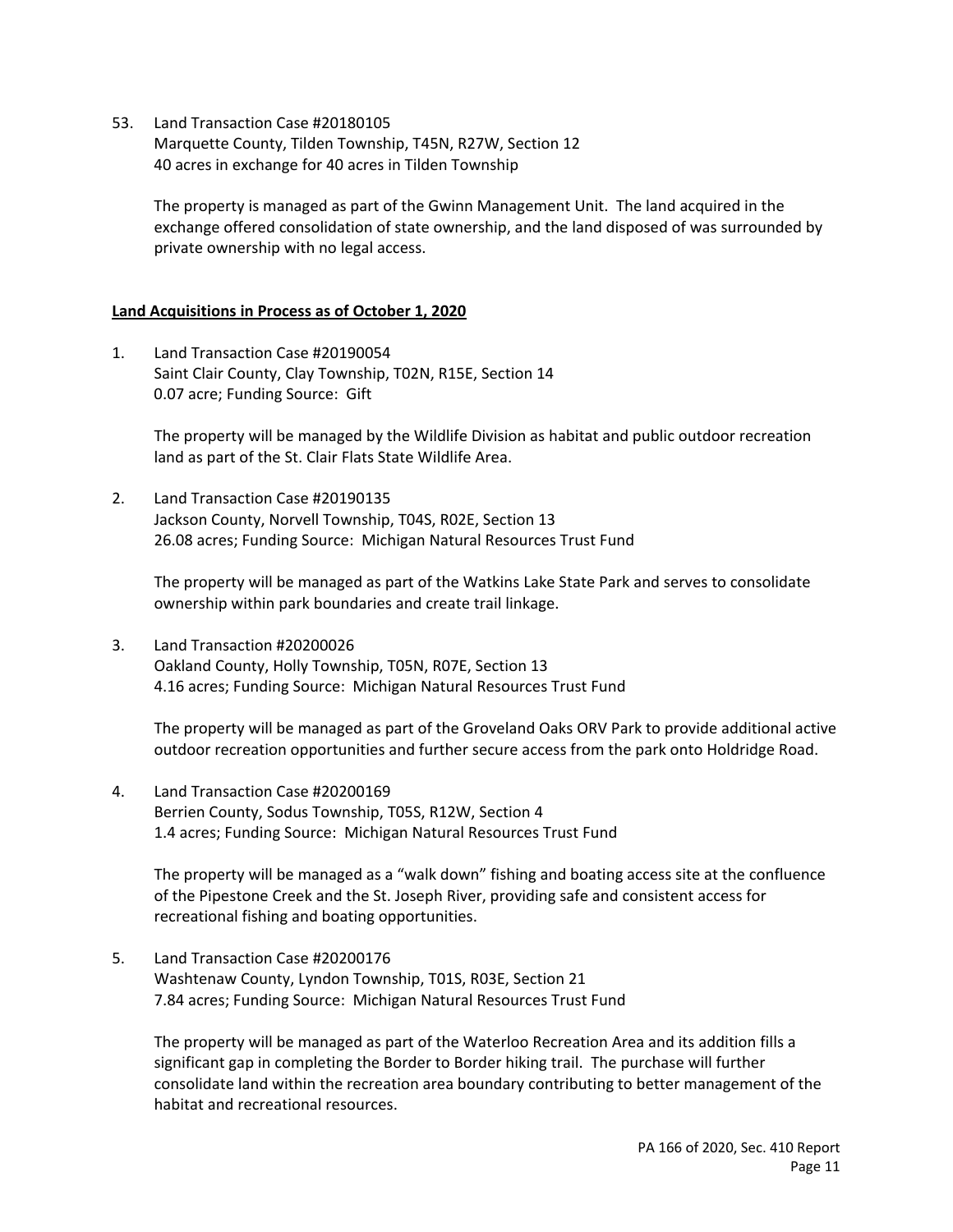6. Land Transaction Case #20200154 Montmorency County, Vienna Township, T31N, R01E, Section 22

200 acres; Funding Source: Michigan Natural Resources Trust Fund

 The property will be managed as part of the Gaylord Management Unit. The property is adjacent to state‐owned land on two sides and acquisition will provide access to an additional 1,500 feet of East Branch of Black River frontage on state land that is currently inaccessible.

 7. Land Transaction Case #20190151 Mackinac County, Newton Township, T42N, R11W, Section 21 and 22 310 acres in exchange for 80 acres in Mackinac County, Newton Township

 The offered property will be managed as part of the Sault Ste Marie Management Unit. The offered lands are surrounded by state land on all sides and acquisition will consolidate state ownership. The adjacent state‐owned lands were acquired in the Simmons Woods Michigan Natural Resources Trust Fund purchase.

 8. Land Transaction Case #20180089 Chippewa County, Drummond Township, T41N, R05E, Section 13 92 acres in exchange for 120 acres in Chippewa County, Drummond Township

 The offered property will be managed as part of the Sault Ste Marie Management Unit. The offered lands are adjacent to state‐owned land on the north and south, have Lake Huron frontage, and contain the south half of Helen Lake. The parcels have several threatened and endangered plant species identified and are within a natural forest community.

9. Land Transaction Case #20190202

 Baraga County, Covington Township, T48N, R32W, Section 17 (160 acres) Baraga County, Covington Township, T48N, R33W, Section 16 (40 acres) Baraga County, Arvon Township, T52N, R31W, Section 2 (160 acres) Dickinson County, Sagola Township, T43N, R30W, Section 15 and 24 (475.5 acres) Dickinson County, Felch Township, T44N, R28W, Section 6 (40 acres) Iron County, Crystal Falls Township, T44N, R33W, Section 32 (40 acres) Marquette County, Wells Township, T43N, R25W, Section 5 (40 acres) 955.5 acres in exchange for 917 acres in various counties and townships; value to be determined

 The offered property will be managed as part of the state forest system in one of the following management units: Gwinn Management Unit, Baraga Management Unit, or Crystal Falls Management Unit. The offered lands consolidate state ownership and provide enhanced access to state forest land.

 10. Land Transaction Case #20200164 Cheboygan County, Beau Grand Township, T38N, R02W, Section 20 80 acres; Funding Source: Gift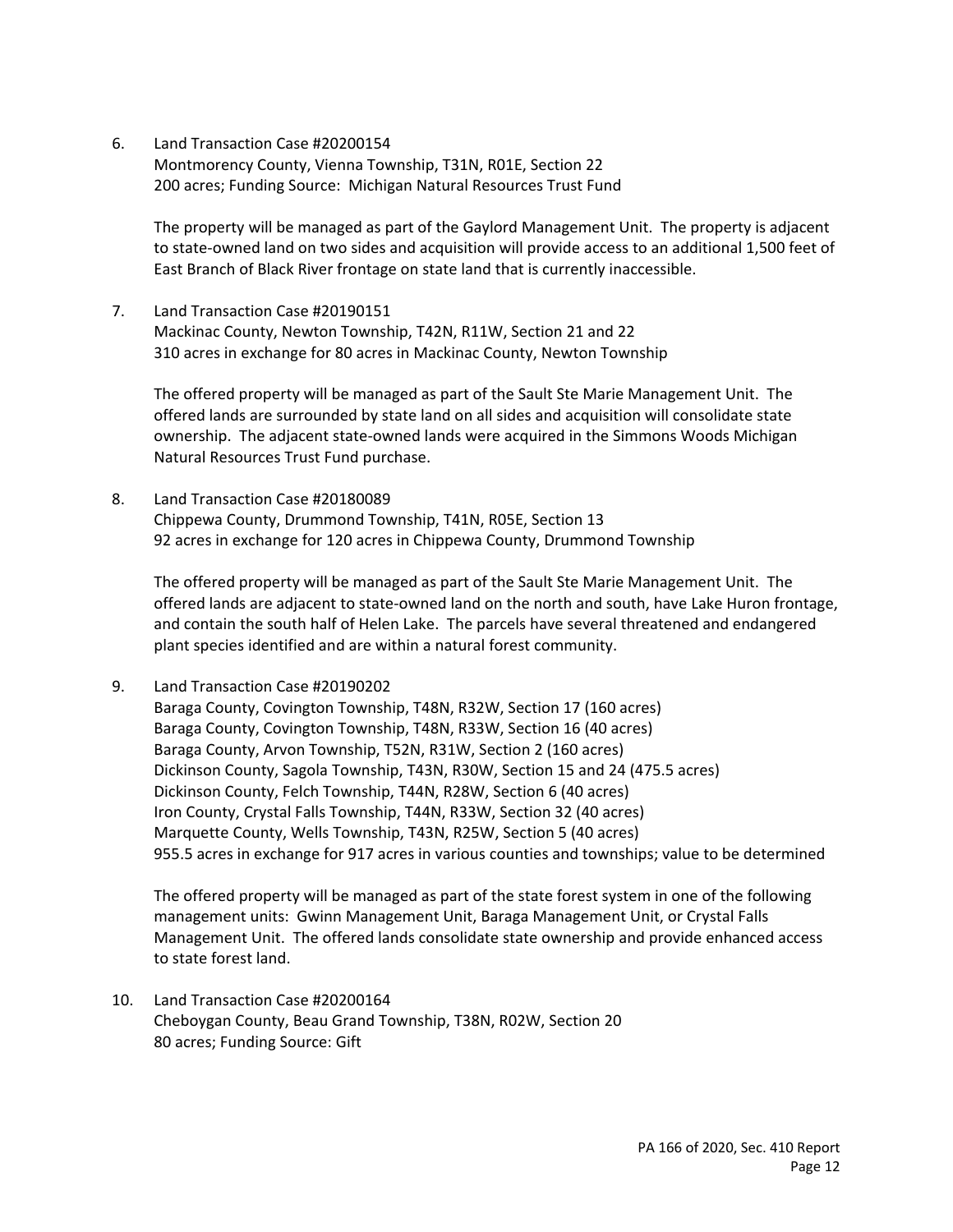The offered land will be managed as part of the Gaylord Management Unit. The offered parcel is adjacent to state‐owned land on two sides and contains the headwaters of the Little Black River. Acquisition will provide for protection of the natural resources.

 11. Land Transaction Case #20200044 Schoolcraft County, Doyle Township, T42N, R14W, Section 6 6.1 acres to be acquired in exchange for 9.5 acres in Schoolcraft County, Doyle Township; plus \$7,700

 The offered land will be managed as part of the Shingleton Management Unit. The offered parcel has Manistique River frontage and will allow for improved resource management and reduce potential conflicts.

 12. Land Transaction Case #20190040 Dickinson County, Felch Township, T42N, R29W, Section 27 20 acres to be acquired in exchange for 31.97 acres in Dickinson County, Felch Township; plus \$27,400

The offered land is adjacent to other state‐owned land and contains manageable timber.

#### 13. Land Transaction Case #20120155

 Kent County, Bowne Township, T05N, R09W, Section 1 and Lowell Township, T06N, R09W, Sections 11, 12, 13, 24, 25 and 36; Ionia County, Campbell Township, T05N, R08W, Section 6, and Boston Township, T06N, R08W, Sections 19 and 31 77.31 acres (6.62 linear miles); Funding Source: Michigan Natural Resources Trust Fund

 The department has engaged the Kent County Parks Department, the Kent County Road Commission, the National Park Service, the Western Michigan Chapter of the North Country Trail Association, the City of Lowell, and the Friends of the Fred Meijer Heartlands Trail in discussions regarding the acquisition and ongoing trail operations and maintenance.

## 14. Land Transaction Case #20180121

 Chippewa County, Railroad Corridor from Raco to Strongs 12 linear miles; Funding Source: Michigan Natural Resources Trust Fund

 The department currently owns the Soo to Raco Trail corridor near Brimley State Park. Acquisition of this corridor would extend this trail 12 miles to the west, eventually connecting to Michigan's Iron Belle Trail and the North Country National Scenic Trail.

 15. Land Transaction Case #20160153 Manistee County, Maple Grove Township, T23N, R14W, Sections 29 and 30; and Manistee County, Bear Lake Township, T23N, R15W, Sections 35 and 36 41.34 acres (3.37 linear miles); Funding Source: Land Exchange Facilitation and Management Fund and Benzie‐Manistee Snowbirds

 This land will be managed as part of Snowmobile Trail No. 3 and administered by the Parks and Recreation Division.